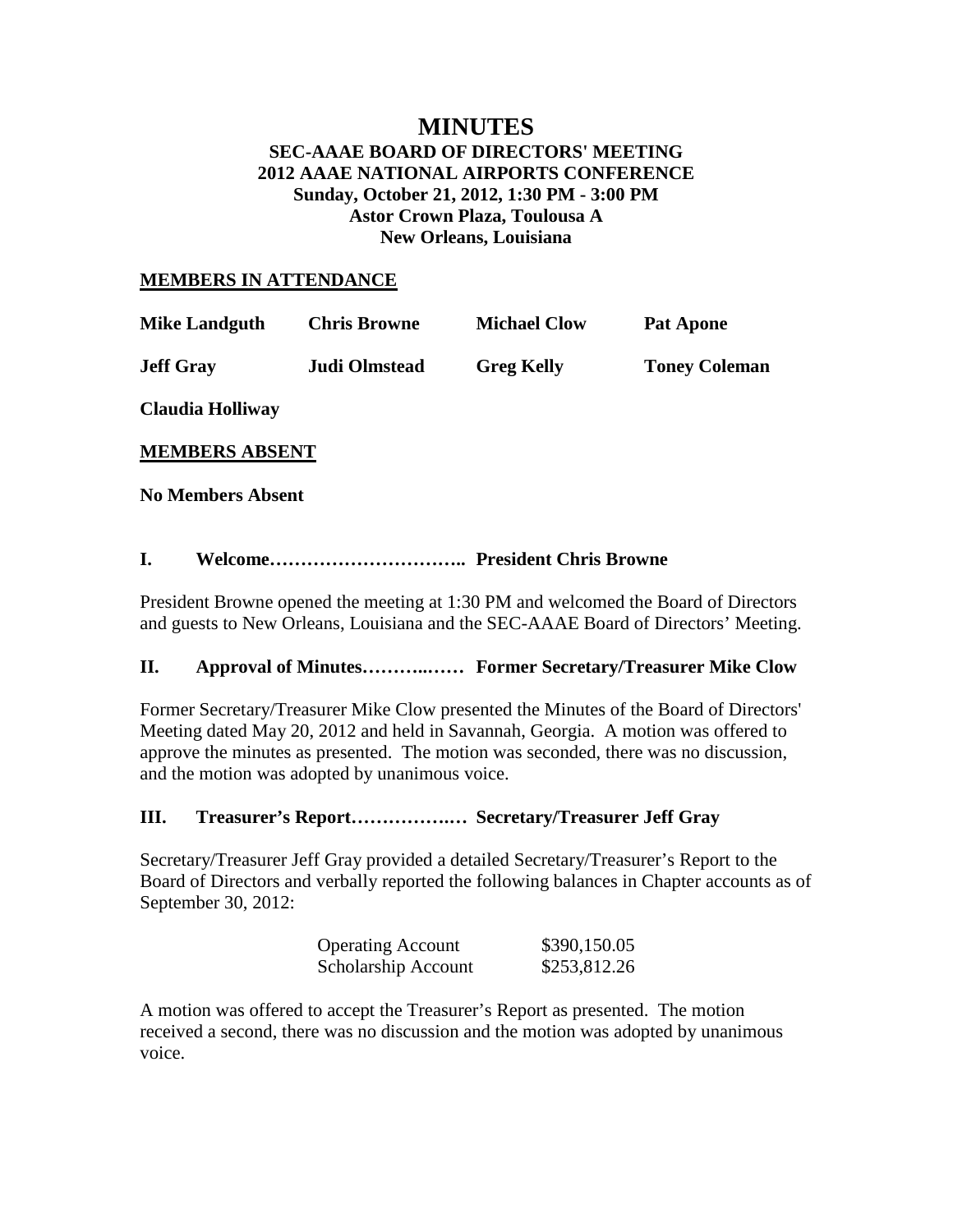#### **SEC-AAAE Internship Grant Program**

Secretary/Treasurer Jeff Gray presented a proposed SEC-AAAE Internship Grant Program to the Board which would provide for the Chapter to sponsor student internship grants with member airports in the Southeast region. It was proposed that the SEC-AAAE would enter into a Grant Agreement with participating member airports to host Student Interns from a college or university in the Southeast region with an accredited aviation management program, consistent with the program policy and criterion and via a 50:50 Matching Grant not to exceed \$2,500 per Internship. Mr. Gray stated that the program was contemplated in response to repeated inquiries from students he has encountered in his role with the Scholarship Committee and the AAAE Academic Relations Committee. Following considerable discussion, a motion was presented to approve the SEC-AAAE Internship Grant Program as presented. The motion received a second, there was no further discussion and the motion was adopted by unanimous voice.

#### **Proposed Budget Amendment – SEC-AAAE Internship Grant Program**

Secretary/Treasurer Jeff Gray proposed amendments to the Operating Budget to increase the budget by \$10,000 to provide matching funds for up to four (4) SEC-AAAE Internship Grant Program grants, and to provide additional funds of \$1,780 for Professional Fees. The proposed adjusted 2012/13 Operating Budget of \$100,000 is attached. Following discussion, a motion was received to approve the budget amendments as presented. The motion received a second, there was no further discussion and the motion was adopted by unanimous voice.

#### **SAMA Educational Foundation, Inc. Funding Transfer**

Secretary/Treasurer Jeff Gray presented a proposed funds transfer from the Association's Operating Accounts in the amount of \$101,107.81 to the SAMA Educational Foundation Accounts, consistent with the intent of the SAMA Educational Foundation growth policy approved during the Board of Directors' meeting of May 20, 2012 in Savannah, Georgia. Following discussion, a motion was received to approve the funds transfer as presented. The motion received a second, there was no further discussion and the motion was adopted by unanimous voice.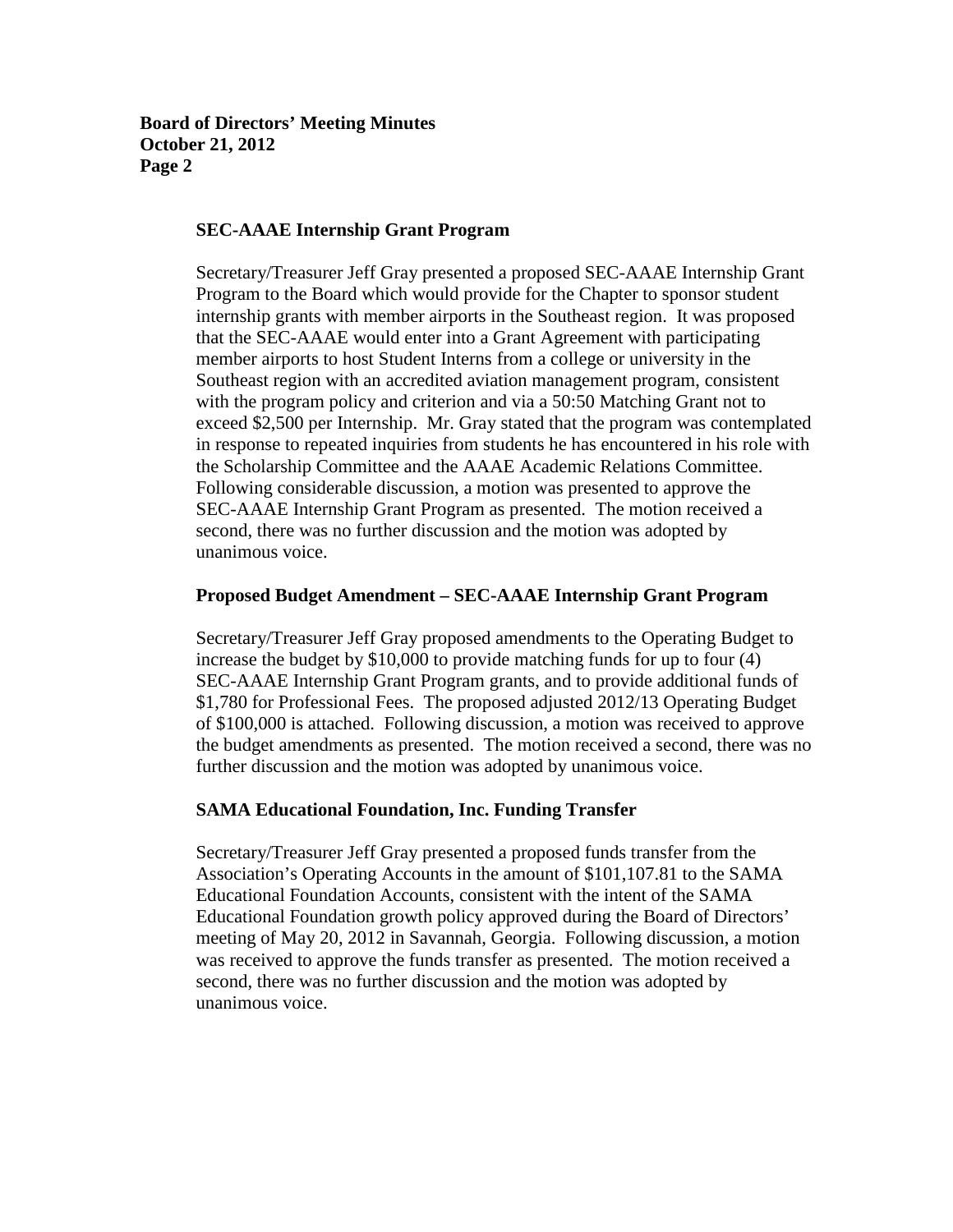#### **SAMA Educational Foundation, Inc. Investment Plan**

Secretary/Treasurer Gray noted the SAMA Educational Foundation funds are subject to an investment plan as provided for in the SAMA Educational Foundation, Inc., Investment Policy. Mr. Gray added the current intent is the completion of investment transactions following the upcoming election but prior to the end of the calendar year.

### **Modification to Scholarship Funding and Award Policy - Designated Partner Institutions (Scholarship and Student Outreach Committee)**

Secretary/Treasurer Gray presented for discussion a proposal to revise the SEC-AAAE Scholarship Funding and Award Policy in consideration of the SAMA Merger Agreement goal of providing scholarships in each state in the Southeast region has been reached. Mr. Gray recommended the Board revise the policy to consider awarding any remaining scholarships to eligible students attending any 4-year accredited aviation management college or university in the region going forward. The policy would still give priority to named Memorial Scholarships, and would retain priority status for current Designated Partner Institution" schools in the respective states, but would accommodate the award of any remaining scholarships to deserving students at other aviation schools. Following discussion, a motion was received to recommend the revision of the SEC-AAAE Scholarship Funding and Award Policy to the general membership for approval at the forthcoming Annual Conference in Lexington, Kentucky. The motion received a second, there was no further discussion and the motion was adopted by unanimous voice.

### **COMMITTEE REPORTS**

#### **Executive Secretary……………………… Bob Brammer**

Mr. Brammer had nothing to report.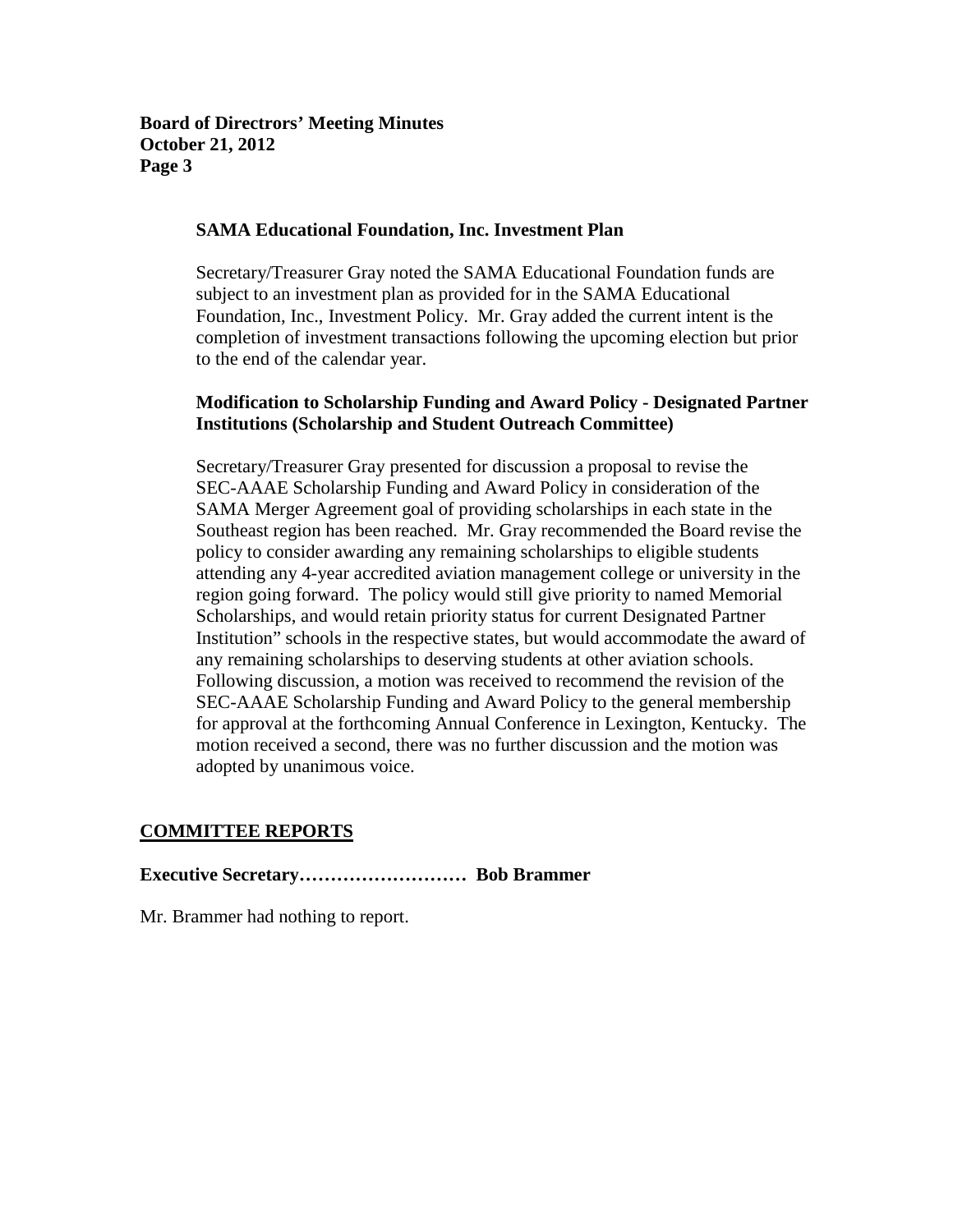# **2013 Finance & Administration**

**Conference………………………………... Jason Terreri, Chairman**

Mr. Terreri was not in attendance. Mr. Brammer noted that the 2013 AAAE/SEC-AAAE Finance and Administration Conference would be held in Destin, Florida and the host hotel is the Hilton SanDestin Beach Golf Resort and Spa. President-Elect Clow noted Ms. Jennifer Shearer with the Mobile Regional Airport has volunteered to be the cochairperson for the conference.

# **2013 Annual Conference………………… Eric Frankl, Chairman**

Chairman Frankl was not in attendance; however, he provided a report to Mr. Brammer stating that the conference planning is well underway with the Conference Planning Committee meeting in Lexington, Kentucky on November 7-9, 2012. The Committee will work on the agenda, sponsorships, and the conference budget. The hotel is set, the golf outing preparations are underway, and on the Sunday of the Conference, the Committee will also be arranging to offer tickets and transportation from the hotel to the Keeneland Race Course for anyone who wants to watch some of the best thoroughbreds in the country race. Mr. Frankl reported that progress is on schedule and he offered much thanks to the Savannah Conference Committee for their continued help and support through the Lexington planning process. Conference dates are April 21-23, 2013.

### **Professional Education Committee……… Mihai Smighelschi, Chairman**

Chairman Smighelschi reported that four (4) individuals were seated for their oral exams at this meeting and a complete Professional Education Report was forwarded to the Board earlier this month. Mr. Smighelschi noted that his appreciation of the work Mr. Brockman accomplished over previous years in this role has grown considerably. He added that ten (10) candidates are scheduled for the 2013 Finance and Administration Conference in Destin, Florida.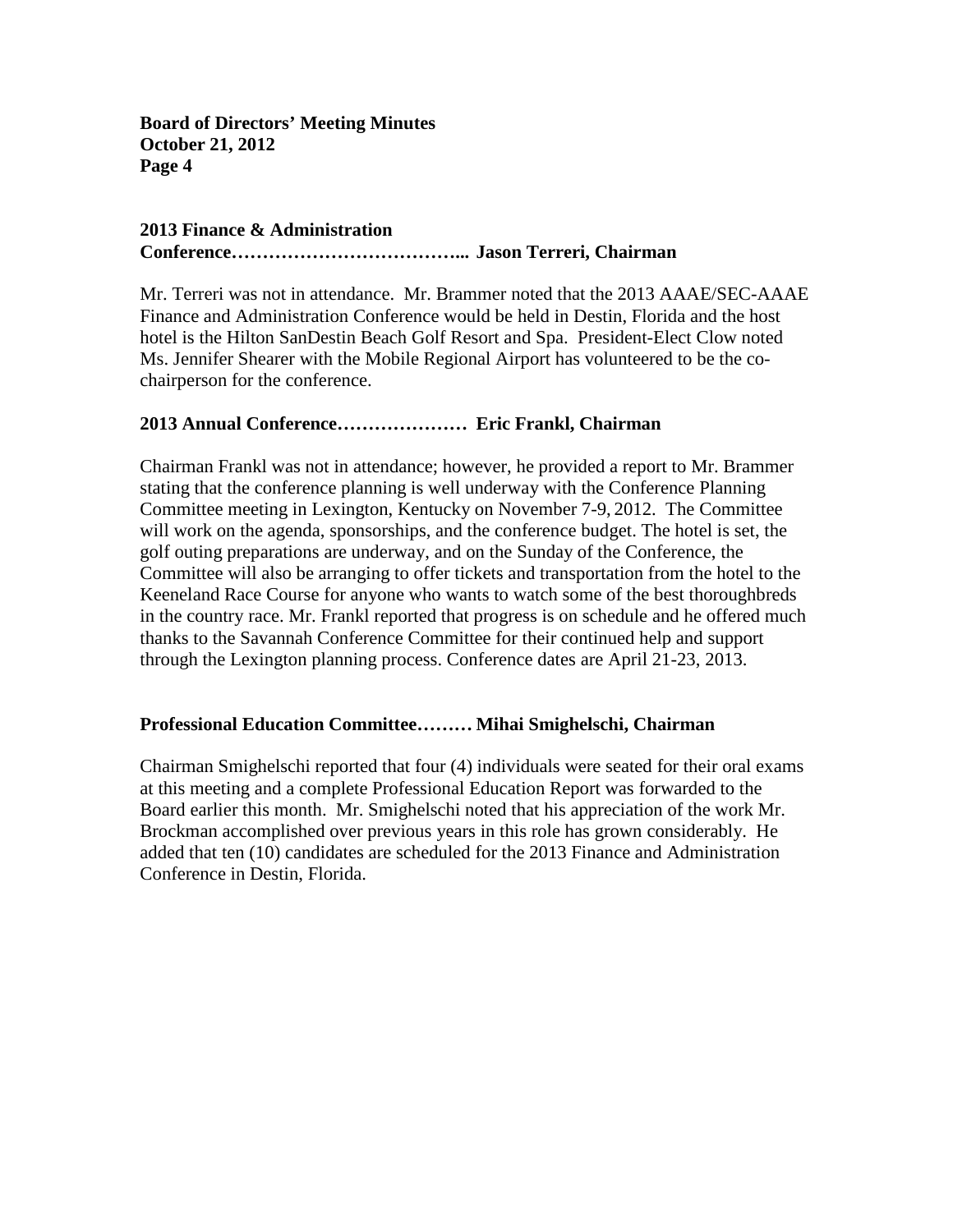#### **Student Scholarship & Academic Outreach Committee…………………....... Michael Reisman, Chairman Claudia Holliway, Madam Co-Chairman**

Mr. Reisman was not in attendance. Mr. Gray provided his report noting that emails were transmitted to all identified points of contact with each partner institution the week of September 3, 2012 by Committee members informing the partner institutions of the forthcoming application period for the 2012-2013 scholarship program. Mr. Gray noted that formal announcements with instructions and applications were transmitted to each partner institution by Cote' on September 11, 2012. A total of eleven (11) partner institutions were notified of the availability of fourteen (14) scholarships in the amount of \$2,000 each. The deadline for application is October 25, 2012. Verification of receipt of the announcements and instructions was completed on September 24, 2012 and additional follow-up emails were forwarded October 8, 2012 to any institution that had not verified the receipt of the documents. Notification of scholarship recipients should occur on or about November 8, 2012 with acceptance by students on or about November 22, 2012.

# **Marketing and Communications Committee……………................................ Trevis Gardner, Chairman**

Chairman Gardner was not in attendance.

### **Corporate Liaison Committee………….... Dave King, Chairman**

Mr. King was not in attendance. Mr. Brammer noted that the Corporate Committee held a conference call on October 8, 2012 and set the following goals:

- 1. Expand Membership: Assemble a task force to review all corporate members and identify a representative to service on the Committee.
- 2. Increase Meaningful Participation Opportunities: Assemble a task force to review opportunities, existing and proposed, for programs that will enhance corporate membership. The Awards Program, along with newly proposed programs, will be evaluated.
- 3. Enhance Value of Corporate Membership: Quantify the value of existing program(s) and determine opportunities for improvement.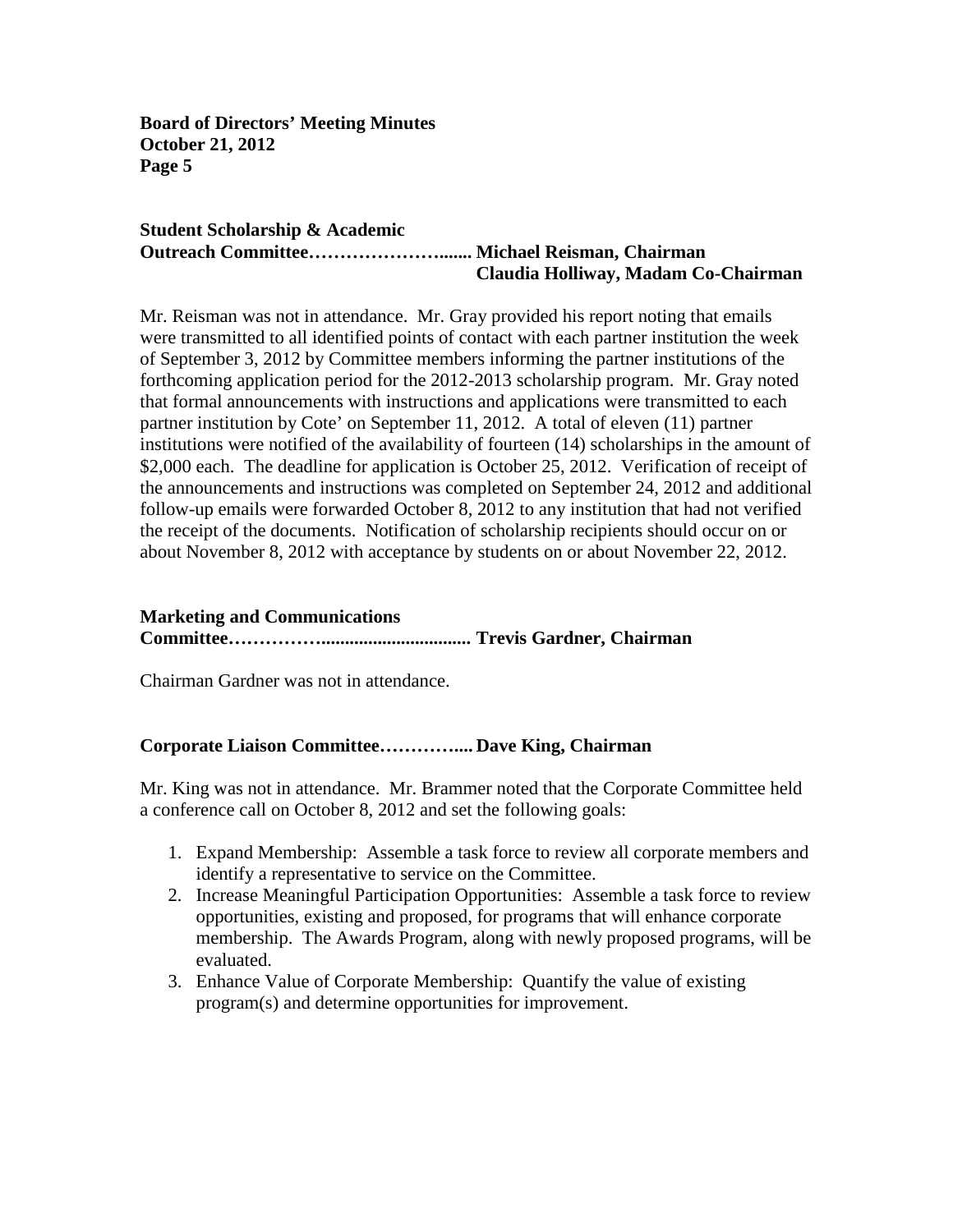It was determined the Mission Statement remained applicable and would remain in place for 2012-2013.

A concern was noted regarding the minimal number of nominations for the Corporate Member of the Year Award and Chairman King recommended that the SEC-AAE Board of Directors be allowed to set forth at least one nomination for the Award. The Board will ask Mr. King for additional discussion. Other incentives included the Non-Renewing Member Survey, the Speakers' Bureau, and the Mentoring Program. The next Committee conference call will be held in January 2013.

# **Annual Conference Site Selection Committee……………………………….... Claudia Holiway, Madam Chairman**

Ms. Holliway reported that her committee would like to move forward with the selection of an annual conference site for the year 2017. Following discussion, the concensus of the Board was to allow the Annual Conference Site Selection Committee to move forward with the selection of an annual conference site for the year 2017.

# **Conference Financial Oversight Committee…................................................ Steven Oberlies, Chairman**

Mr. Oberlies was not in attendance. Ms. Olmstead provided a report noting that the audit of the Savannah Conference was clean and that Savannah had exceeded its budgeted expectations by more than \$40,000.

# **Resolutions & Bylaws……………………. Bob Brammer**

Mr. Brammer had nothing to report at this time.

# **Nominations Committee…………………..Mike Landguth**

Immediate Past President Mike Landguth presented the nomination of Mr. Larry Cox, AAE, as the Chapter's representative on the AAAE Nominating Committee. Following discussion, the Board instructed Mr. Brammer to call for any additional nominations via email to the general membership, and shortly thereafter to call for a vote via email to the general membership.